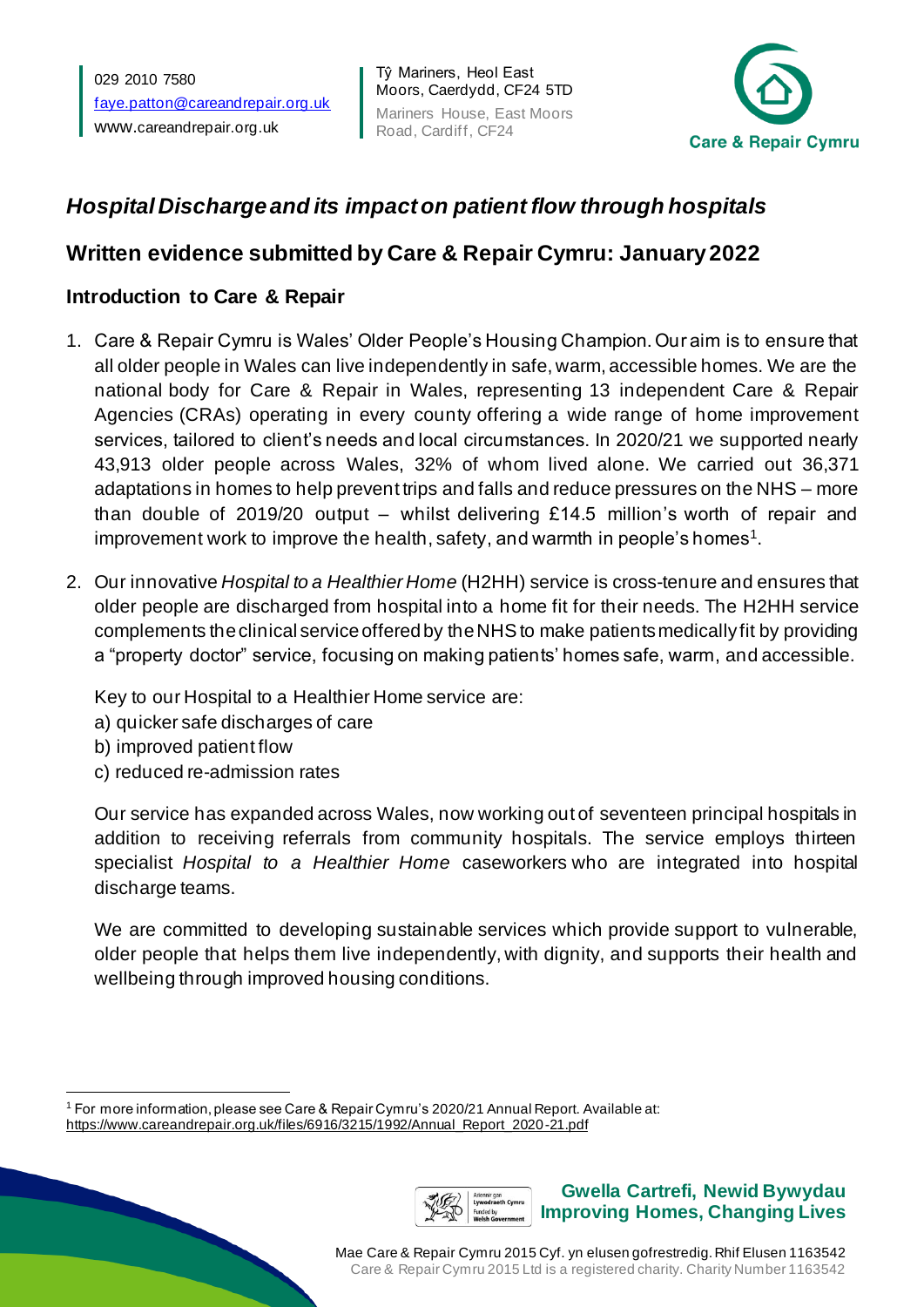

#### **Response**

**The scale of the current situation with delayed transfers of care from hospital and the impact of delayed hospital discharge, both on the individual and the patient flow through hospitals and service pressures.**

In September 2021, there were 1,400 patients in Welsh hospitals who were "clinically optimised and ready for discharge, but the support they need[ed] to leave hospital [was] not available. This has the equivalent impact on bed capacity to shutting down the University Hospital of Wales in Cardiff"<sup>2</sup>.

Our Hospital to a Healthier Home service has worked throughout the pandemic to support the Welsh NHS. This year we have seen unprecedented demand for our services:

- In the first six months of financial year 2020/21, the service received 1,961 referrals. In the first six months of this year, the service received 2,619, an increase of 34%. This shows the increased need for our service to help improve patient flow in hospitals. There are an increasing number of older patients in Welsh hospitals who are medically fit for discharge but cannot go home without a Care & Repair intervention due to the unsuitable or unsafe condition of their home.
- The number of home improvements using the same comparable time frame has increased during 2021/22 by 15%, but the value of these works is up by 117%. The huge increase in value of works is not just because of inflation and increase costs of labour and materials, which has a significant effect, but also because older people are requiring increasingly more complex adaptations. Wider repair, home safety and social welfare issues also need to be addressed, in order for them to be discharged safely from hospital and remain independent in their homes with lower risk of readmission.

The figures validate what our H2HH caseworkers tell us they are experiencing on the ground. When surveyed, our caseworkers said that Occupational Therapists are seeing sicker patients than they were before the pandemic: problems accessing services or reluctance to contact GPs during the pandemic has meant that patients have not sought healthcare until their conditions worsen to a more critical stage prior to admission. In the same way an older person can decondition over time, so does the condition of their home in terms of its viability for independent living. One caseworker noted that they have seen many patients throughout the course of the pandemic that had clearly suffered strokes but were too scared to contact the GP or emergency care in case they contracted Covid. The caseworker's concern is that if this is the case for acute conditions like strokes, then it is likely that many other chronic and longer-term conditions have

<sup>2</sup> <https://www.nhsconfed.org/articles/painting-picture-update-pressures-facing-nhs-wales>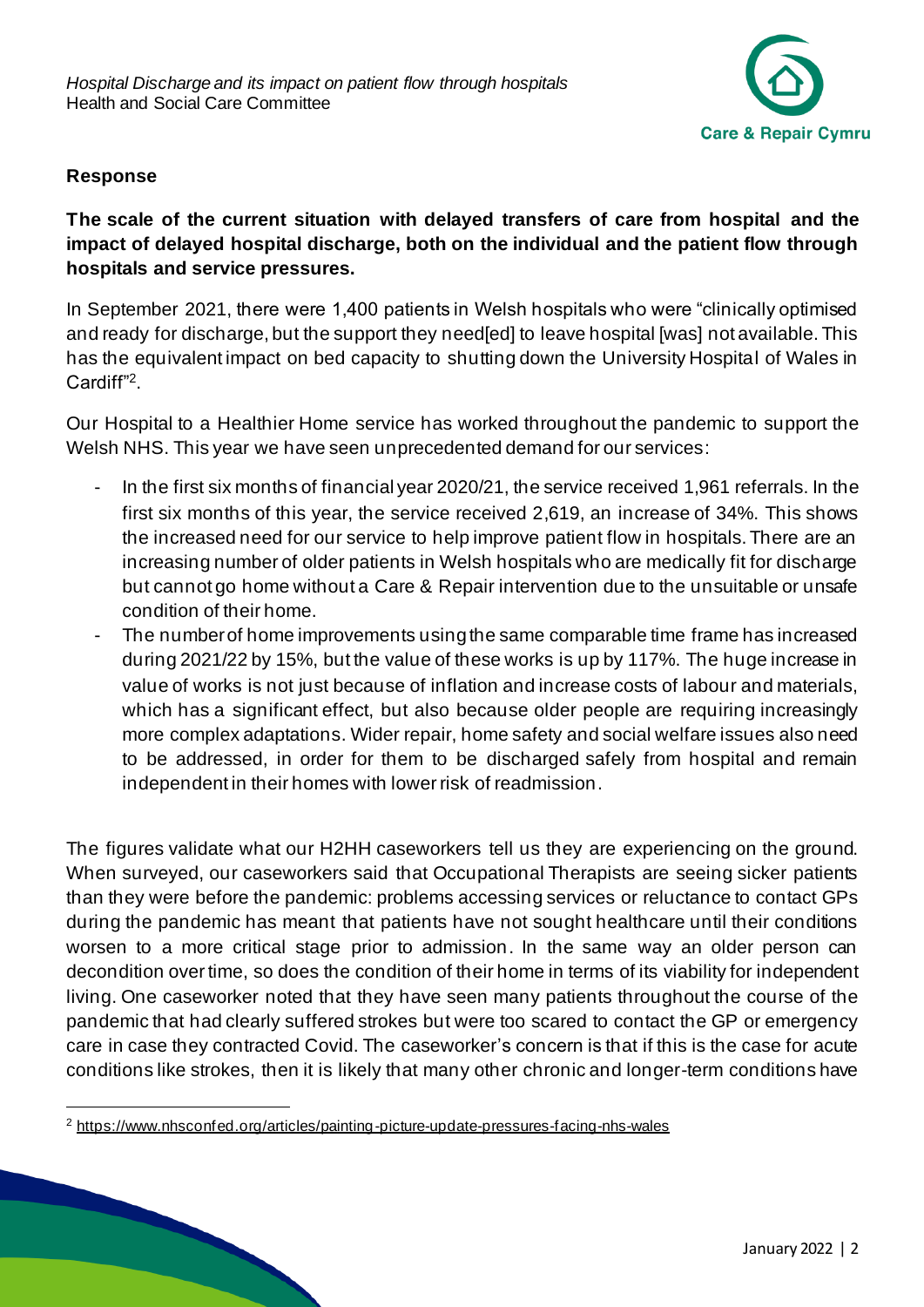

also gone unreported, which in turn has led to more patients remaining in hospital for longer periods, creating pressure on the healthcare system.

H2HH caseworkers and hospital staff agree that there is not one particular issue, but a combination of several interlinked issues from all aspects of patient care – including the above pressures, insufficient bedspace, and insufficient social and community care opportunities – resulting in significant delays to patient discharge or transfer. This also means that there are a lot of moving parts when it comes to successfully assessing patients for discharge, and a golden window of opportunity to do so quickly and comprehensively whilst the patient remains medically fit. To be successful, innovative policies such as *Discharge to Recover and Assess* must have the proper infrastructure to ensure that patients are discharged into environments conducive to recovery. The dangers of not taking full account of the suitability of properties where patients will be discharged patients include higher risks of readmissions, and insufficient opportunity to return to confident independence, potentially resulting in loss of resilience completely.

#### **The variations in hospital discharge practices throughout Wales and cross-border, and how they are meeting the care and support needs of individuals.**

We can offer comment on this from the perspective of our H2HH service. Operationally, we note that the level of integration and inclusion of our H2HH caseworkers varies across both regions and individual hospitals. For example, best practice amongst our caseworkers comes from those who are fully involved in ward rounds, discharge planning meetings and are provided a desk within the hospital amongst other inclusions which make for better partnership working that can really target earlier intervention. Where integration of H2HH is best, it is a clearly identifiable goto service.

In some hospitals, the caseworker may not be afforded a desk in the hospital and receives most referrals remotely. Previously, we would have said that this was down to the history of the service in some areas, for example Bridgend where the service was initially piloted on a short-term visiting basis, but as relationships grew has become well integrated into the hospital. However, our service has recently expanded in ABUHB to include Ysbyty Ystrad Fawr in April 2021 and has been fully integrated. This indicates that some of the variations also come from strategic level engagement within the hospital to facilitate proper partnership working.

One caseworker noted that inequalities in funding and social provision across Wales are rife. For example, Powys does not have a General District Hospital, the lack of which makes the whole discharge process extremely difficult and contributes to problems with safe, timely discharges.

We are currently trying to secure long term, sustainable Local Health Board funding of our Hospital to a Healthier Home service. Despite the fantastic outcomes of this service and on the ground support from NHS Staff, engagement from senior level health board staff has varied across Wales. Without engagement and funding commitment from LHBs across Wales, the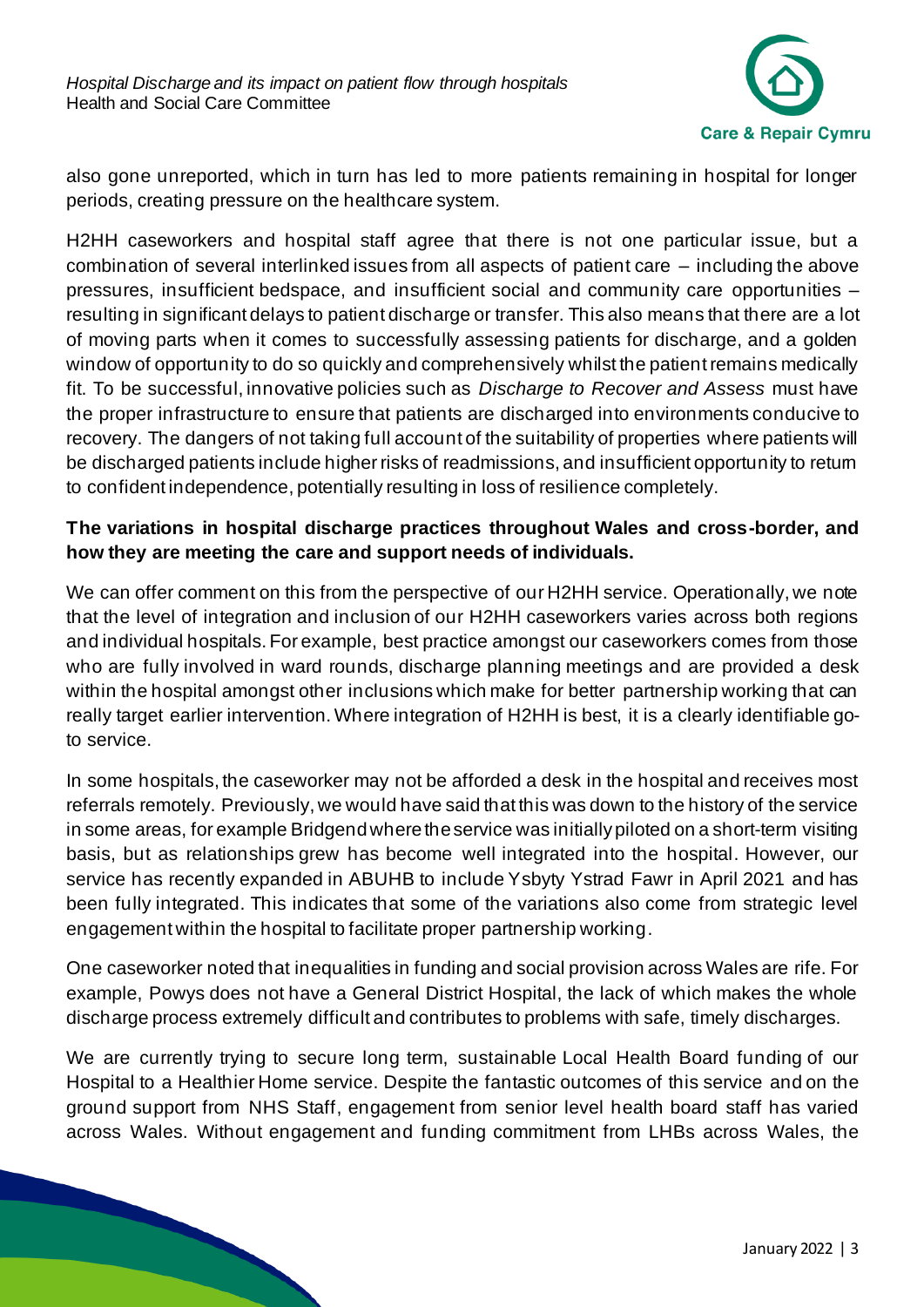

service will cease to exist in some areas from April 2022. Variation will result in a postcode lottery and mean that potentially thousands of older people will experience delayed transfers of care across Wales, as well as remain in the growing pool of older patients that live under the threat of cyclical readmission.

#### **The main pressure points and barriers to discharging hospital patients with care and support needs, including social care services capacity.**

From our experience, we agree with the findings in Audit Wales' report *What's the Hold up? Discharging patients in Wales.* The discharge process relies on a number of alignments leading to overcomplexity in the system. A shortage of home carers, care home beds, and "limited capacity across community reablement services are major factors in causing delays"<sup>3</sup>. This lack of availability of care home space was also noted by our H2HH caseworkers.

One *Hospital to a Healthier Home* caseworker, who took on the role during the pandemic and has exclusively joined discharge meetings remotely, noted that there is consistent concern between caseworkers and colleagues about the lack of community support available to enable discharge.

However, we also would like to highlight an additional point regarding the condition of housing that can mean agreed packages of care are unable to be fulfilled due to delayed transfers of care, or in some cases because of health and safety of homes in such poor condition they are deemed unsafe for care staff to enter.

Those leaving hospital with care needs also need a home fit to be cared in. Only undertaking discharge assessments around limited criteria when a patient is declared medically fit for discharge often leads to delays in transfers of care or poorly organised discharge arrangements. Without *Hospital to a Healthier Home*, which completes a full Healthy Homes Check to ensure that homes are safe, warm and accessible, hospital staff can underestimate the time needed to effectively plan discharge and ensure patients are able to effectively resume independent living whilst enjoying an environment conducive to recuperation. One Occupational Therapist we interviewed from Prince Philip Hospital in Hywel Dda noted where Care & Repair are invaluable in the discharge planning process:

"The work that the Healthy Homes Check has done has given us more time and just more creative and flexible working.

She [the H2HH caseworker] is going out anyway, and that has saved an Occupational Therapist going out, it has saved the travelling, the clinical time off the wards, and we either get the measurements of the information we need straight away, or we can link up virtually

<sup>3</sup> [https://www.audit.wales/sites/default/files/discharge-planning-leaflet-2019-english\\_5.pdf](https://www.audit.wales/sites/default/files/discharge-planning-leaflet-2019-english_5.pdf) (p.4).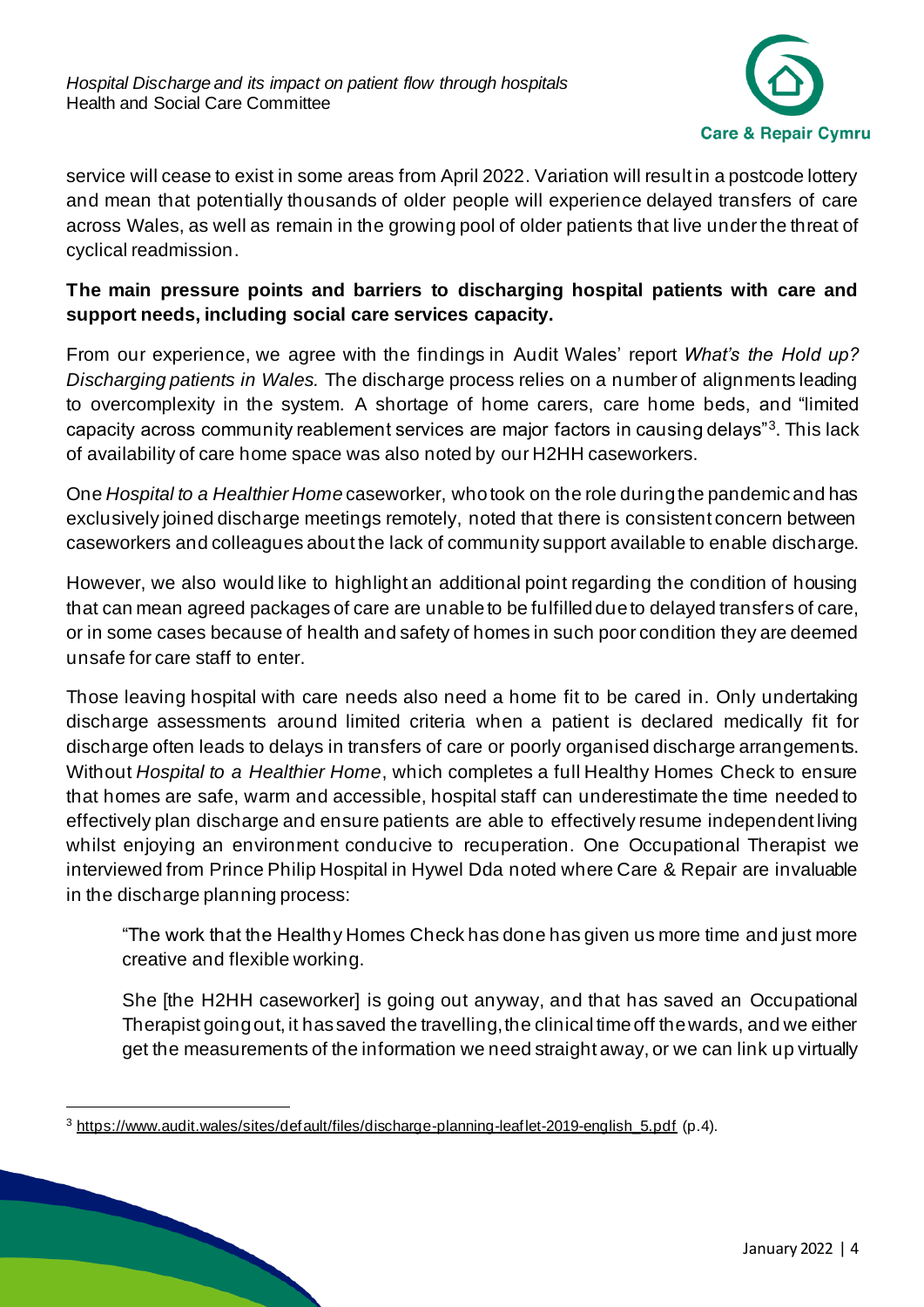

with her when she's there… Rather than us learn late in the day that the home isn't great, and now that's delaying discharge"

– Occupational Therapist, Prince Philip Hospital, Hywel Dda

These issues are likely compounded by Covid-19, and now another winter with restrictions, meaning that housing conditions have gone unchecked and unresolved. Ward staff may also be unaware of the full breadth of community and social care packages available to patients awaiting discharge<sup>4</sup>. Again, this is where H2HH Caseworkers play an invaluable role and ensure that the right service is made available to the patient upon discharge.

## **The support, help and advice that is in place for family and unpaid carers during the process.**

Often H2HH caseworkers take on this family liaison role to allow for NHS staff to spend more clinical time on wards. One H2HH caseworker noted that one of her clients was discharged, with little warning, to their daughter's home, where she was not ready to take on his care needs and was missing experience and basic furnishings, including a bed for him. Our H2HH caseworkers offer long term support for housing needs, long after the initial essential works to enable safe discharge have been completed.

The same caseworker noted that, due to unexpected discharge and stretched packages of care in the community, many families have no choice but to provide care they would ordinarily not be able to, due to lack of experience, or be comfortable with, including peg feeding and continence care. The fundamental role that informal and unpaid care provides for the hospital discharge process is clearly under-supported.

Audit Wales also note that the support and information available to patients and their families or carers was limited when it came to the discharge process as a whole, and the services on offer to avoid readmission or long-term residential care – our H2HH often must provide this information to families<sup>5</sup>.

## **What has worked in Wales, and other parts of the UK, in supporting hospital discharge and improved patient flow, and identifying the common features.**

We believe our service works in Wales. In 2020/21, we saved the Welsh NHS 20,516 bed days, saving the Welsh NHS over £5.1 million.<sup>6</sup> Already in the first six months of 2021/22 we have saved

<sup>4</sup> [https://www.audit.wales/sites/default/files/discharge-planning-leaflet-2019-english\\_5.pdf](https://www.audit.wales/sites/default/files/discharge-planning-leaflet-2019-english_5.pdf) (p. 12)

<sup>5</sup> [https://www.audit.wales/sites/default/files/discharge-planning-leaflet-2019-english\\_5.pdf](https://www.audit.wales/sites/default/files/discharge-planning-leaflet-2019-english_5.pdf) (p. 13)

<sup>&</sup>lt;sup>6</sup> Bed day figure based on prudent estimates using NICE guidance. Savings cost calculated using NICE costing [guidance,](https://www.nice.org.uk/guidance/ng27/resources/costing-statement-2187244909) [uplifted for inflation,](https://www.bankofengland.co.uk/monetary-policy/inflation/inflation-calculator) minus total H2HH service cost in 2020/21.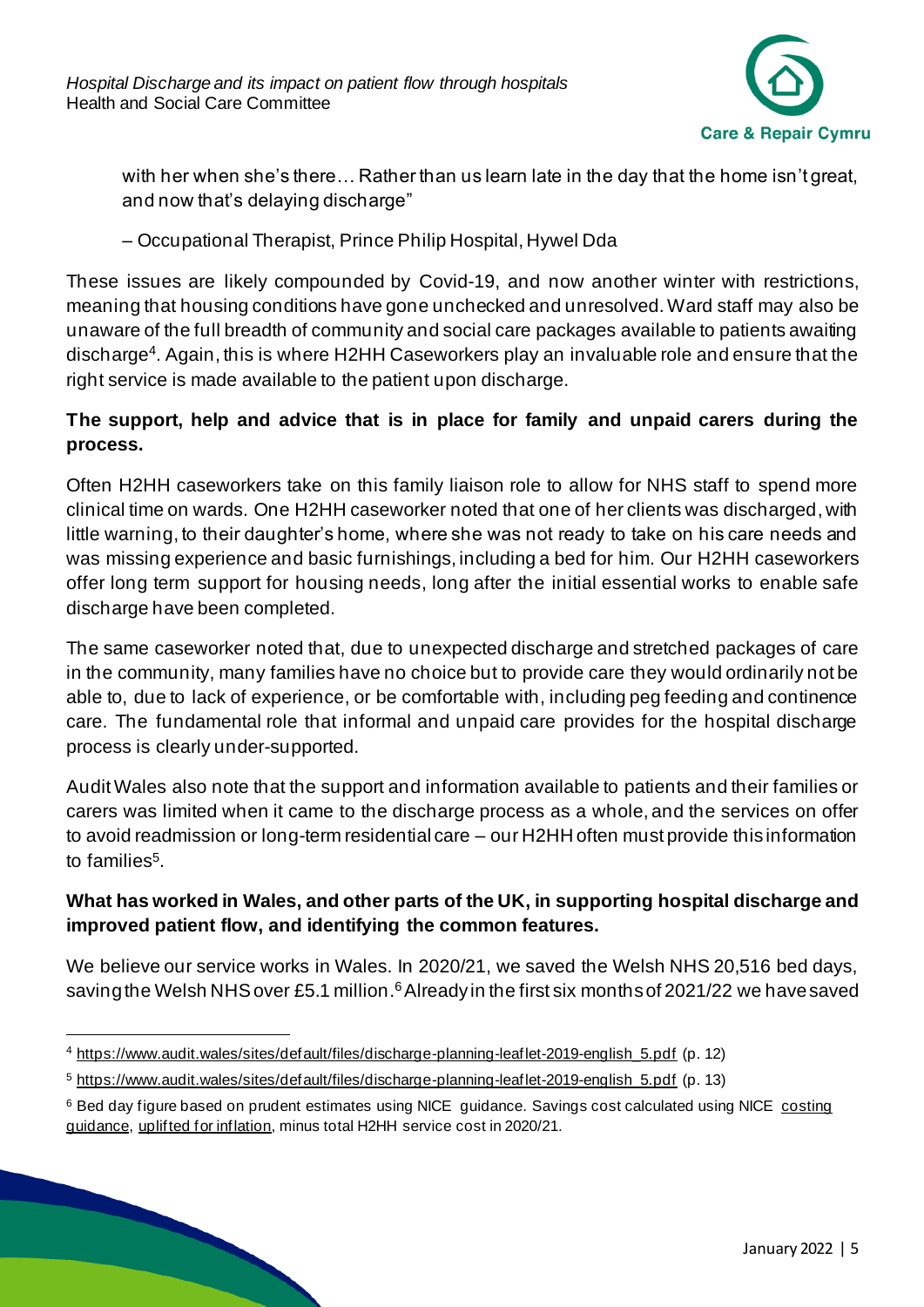

the Welsh NHS 13,764 bed days, helping improve patient flow and ultimately saving the local health board money. Please see appendix 1 for a full break down of our service outcomes for April 2020 - March 2021, and appendix 2 for the services' outcomes between April and September 2021, which demonstrate the continued improved performance of the service.

Quick referrals into our H2HH service leading to early intervention,result in the better outcomes for quicker patient discharge. For this to happen, third sector partners should be fully integrated into the hospital setting – areas where H2HH has been longer established and more fully embraced by health partners via co-location and integration into discharge planning teams are the areas where we receive higher volumes of referrals and are able to assist more patients and staff with safe hospital discharge.

Often, examples of best practice, such as *Hospital to a Healthier Home* are vulnerable due to short term funding and just as they start to become embedded, more efficient, and well used, suddenly cease to operate. Annualised short-term funding brings insecurity in terms of retaining trained, skilled, experienced staff (as they inevitably look for alternative employment towards the end of each annual funding round), restricts the ability of H2HH Caseworkers to become part of MDTs and lessons the ability to embed and improve the service strategically.

At the moment, Hospital to a Healthier Home will cease to exist in April in some parts of Wales due to funding ending, as is the case with many third sector services that support the health sector. The ideal scenario is embedding proven services such as H2HH long term though LHB funding. However, if this is not achieved, we will seek alternative funding sources, possibly transformation funding or ICF through Regional Partnership Boards. However, this simply prolongs the challenges associated with short term annualised funding year on year.

### **What is needed to enable people to return home at the right time, with the right care and support in place, including access to reablement services and consideration of housing needs.**

Care & Repair's Hospital to a Healthier Home service has been funded for three years by direct Welsh Government funding and supported by the National Program for Unscheduled Care. Strong outputs and outcomes in terms of ensuring that patients homes are fit to return to, safe, warm and suitably adapted have been achieved, backed by quantitative and qualitative evaluation is being promoted across Wales for its clear contribution to the strategic Discharge to Recover and Assess model.

Care & Repair Cymru and Care & Repair Agencies have facilitated, embedded and serviced active partnerships with NHS acute secondary care services to link housing within the 'whole system' approach to addressing unscheduled care pressures. We have developed NHS protocols that place housing within pathways that support rehabilitation, re-ablement and improved discharge planning. Care & Repair has also been at the forefront of developing approaches and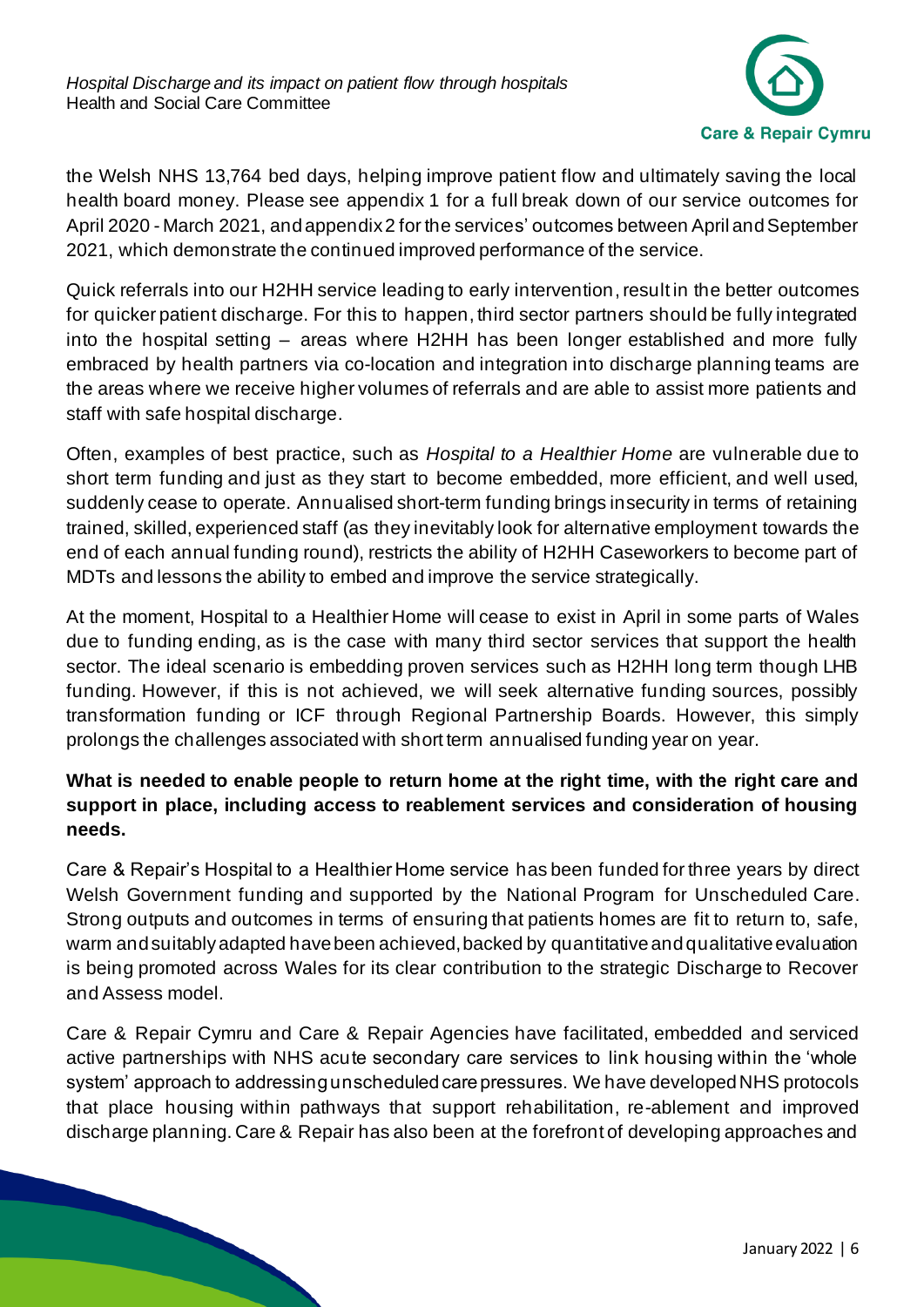

funding streams that help support quicker safe discharges home, such as the unique to Wales, national and embedded Rapid Response Adaptations programme (with £3 million available in 2022/23 to support discharges through H2HH).

H2HH currently offers:

- A Healthy Home Assessment (undertaken from a standard assessment framework).
- Links to Care & Repair professional technical/surveyor services for works.
- Links to in-house practical (Home Maintenance) services for completion of works.
- Access to capital funding pots for minor/medium repairs/adaptations that are held or accessed by each Care & Repair Agency, and the £3 million WG funded Rapid Response Adaptations Programme (RRAP).
- Benevolent and charitable income sourced for works needed, where applicable.
- Prudent healthcare advice, including falls risk assessment.
- Access to Care & Repair's Hardship Fund for clients whose works cannot be funded by any other source
- Access to our bespoke Decluttering Fund exclusive to H2HH clients.
- Welfare Benefit checks and applications that increase patient's income.
- Support for patient access to Local Authority housing grants and community OT services.
- Referral-on to local statutory and third sector providers for assistance with care needs, loneliness, disabled rights, financial advice etc.
- Links to Care & Repair's Managing Better service- specialist casework support for clients with living with sight or hearing loss, dementia and for stroke survivors. This is delivered through WG Sustainable Social Services Grant, with our partner organisations Alzheimer's Wales, Stroke Association Cymru, RNIB Cymru and RNID Cymru.
- Links to our 70+ Cymru service and Home Energy Officers for expert advice and support for those living in cold homes or in fuel poverty.

A selection of case studies detailing the real-life work our H2HH caseworkers to on a daily basis to support hospital discharge across Wales is availabl[e here.](https://www.careandrepair.org.uk/en/news/stories-hospital-healthier-home/)

*Hospital to a Healthier Home* has developed experience of working in busy hospital environments, built strong partnerships and has links to a wide range of community services, where it can draw on resources to address barriers to a safe and effective discharge quickly. Its role as a coordinator and problem-solver, when NHS staff are under enormous pressure, and its ability to act flexibly and quickly, bringing with it some funding for key solutions is a critical factor in its success.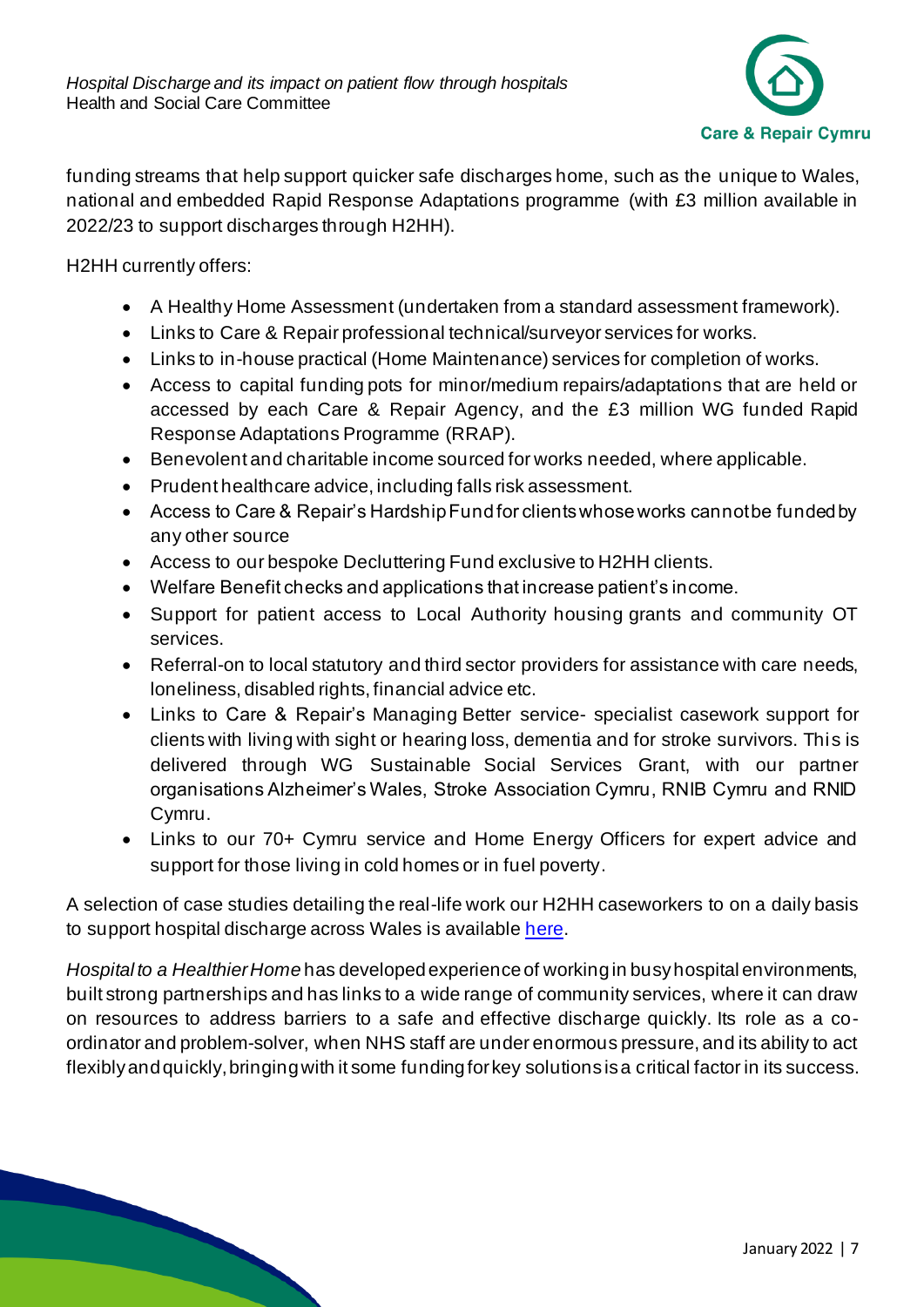

Despite this, the continuation of Hospital to a Healthier Home is now subject to individual discussions and applications to each LHB currently taking place, and at risk of ending, at least in parts of Wales, if these applications are not successful.

For more information on any of the topics covered in this consultation, please email [faye.patton@careandrepair.org.uk.](mailto:faye.patton@careandrepair.org.uk)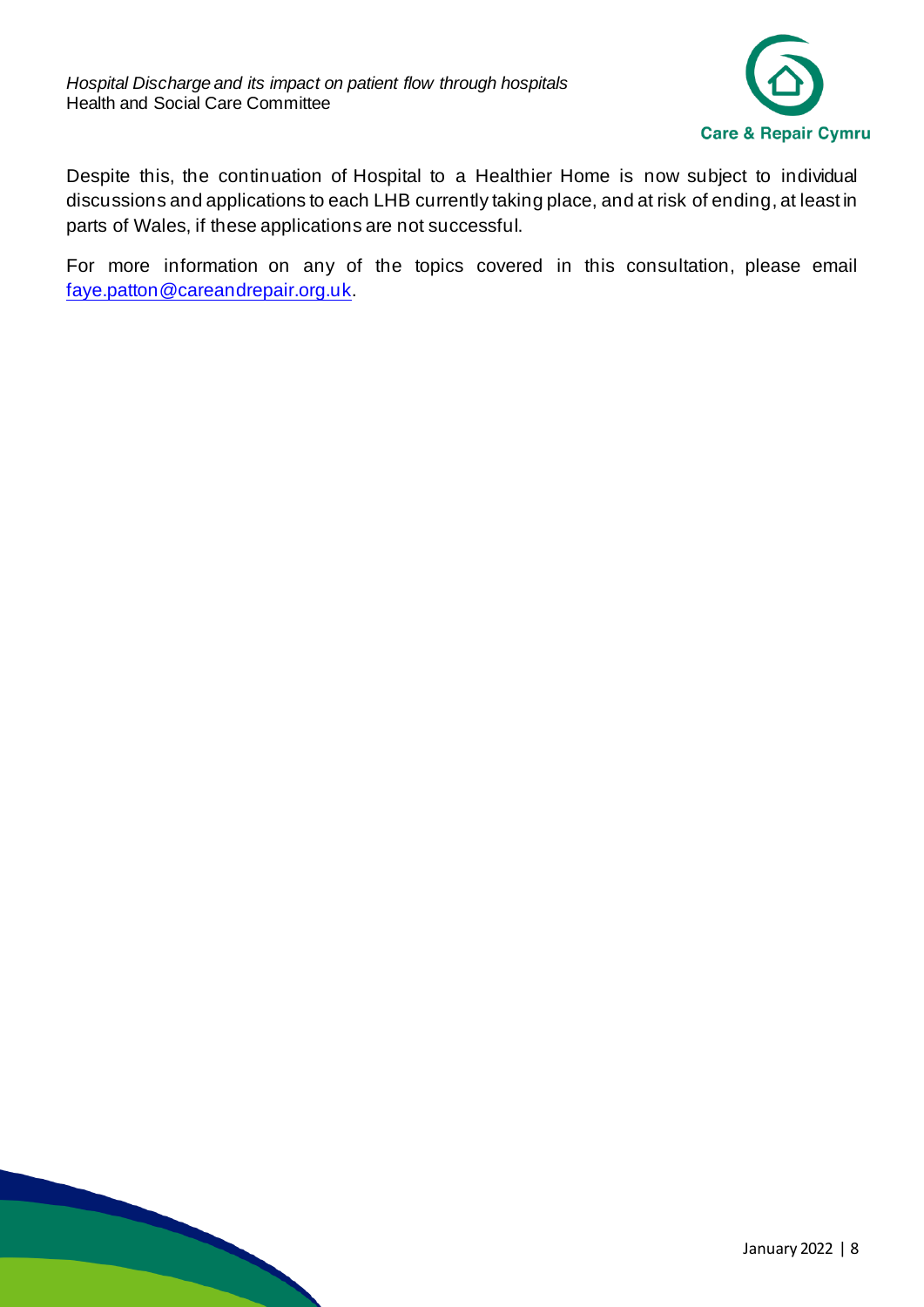

#### Appendix 1 – H2HH outcomes for April 2020 – March 2021